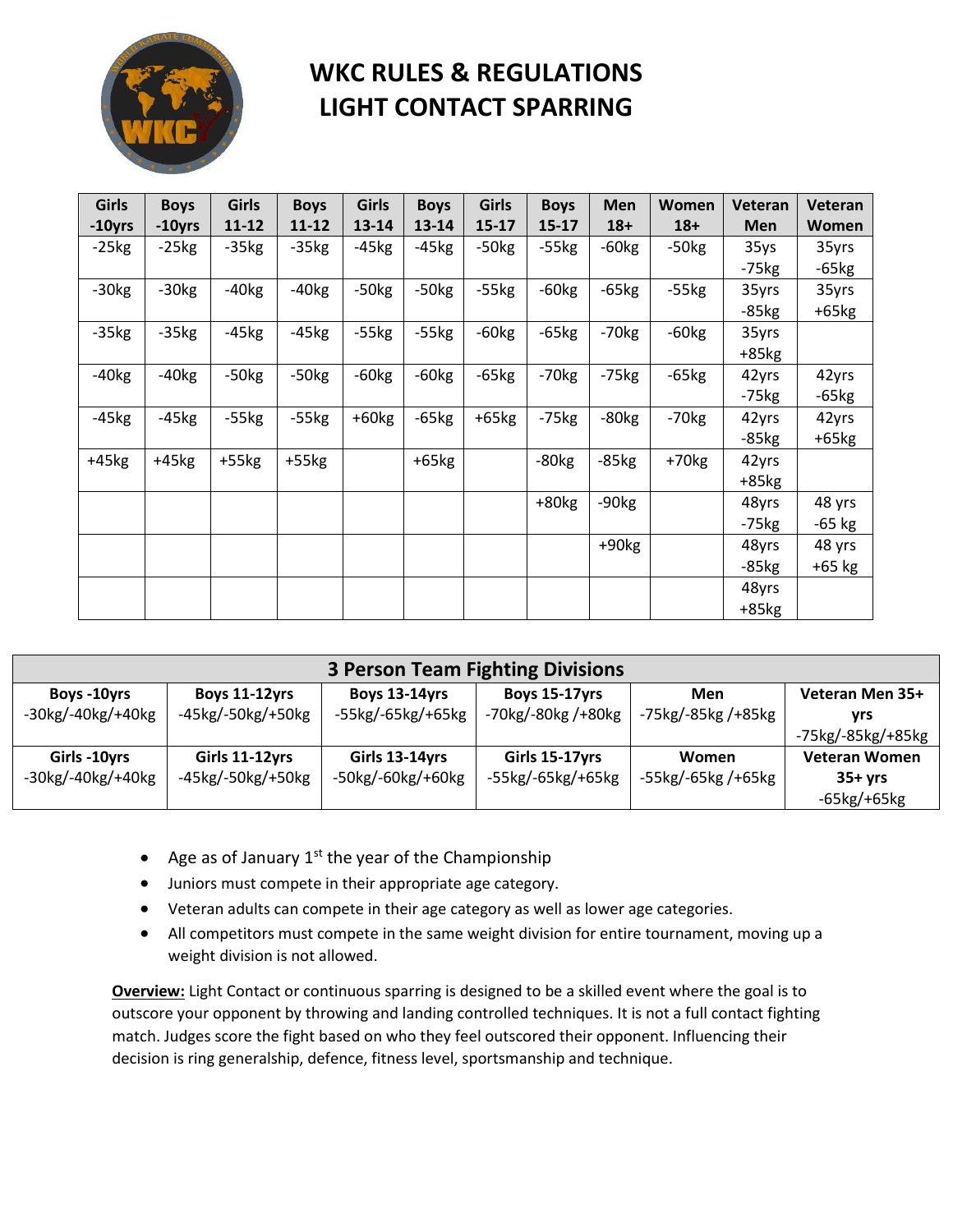The Center referee will stop the match any time a competitor throws a technique that does not have the proper control.

In continuous fighting, fighters must protect themselves at all time. A match is stopped only if a rule violation occurs, like leaving the ring, equipment is loose or if one fighter is throwing techniques too hard and out of control.

Safety of our competitors is the primary concern for the centre referee. If a fighter continues to throw techniques without control, they will be warned and eventually disqualified {see warning system}. On the other hand, if a fighter is out of shape and is avoiding the fight they will also be warned and eventually disqualified.

#### **1. Fighting Area**

a) The fighting area has to be square. Each side must be 8m in length (8 x 8) maximum or (7 x 7) minimum.

b) Around the fighting area, a safety zone of two metres has to be kept clear, only referee tables are allowed to be placed within this safety zone. The zone can be marked. No spectators are allowed to be within that zone.

c) The Timekeeper and Scorekeeper are located at the referee-table facing the Head Referee.

d) In case there is only one fighting area, sufficient space for the medics and/or emergency personnel has to be provided at the referee-table.

e) The referee-table must be equipped with the following items: The draw sheets, score displays, stop watch, bean bag, paper and pencils.

- **2. Rounds:** In all Junior/kids divisions the match consists of one round of two minutes. The gold medal match is, two rounds of two minutes. In the 18yrs+ divisions the matches consist of two rounds of two minutes with a one-minute break between rounds. The Gold medal match is also two rounds. In all veteran divisions the matches are one round. The Gold medal final match is two rounds of two minutes.
- 3. **The competitor:** The competitor must be dressed in a clean and appropriate National Team uniform. The competitor should be wearing a clean t-shirt with long pants. The pants must reach the feet and be open on the bottom. There should be no zip fasteners, pockets or buttons.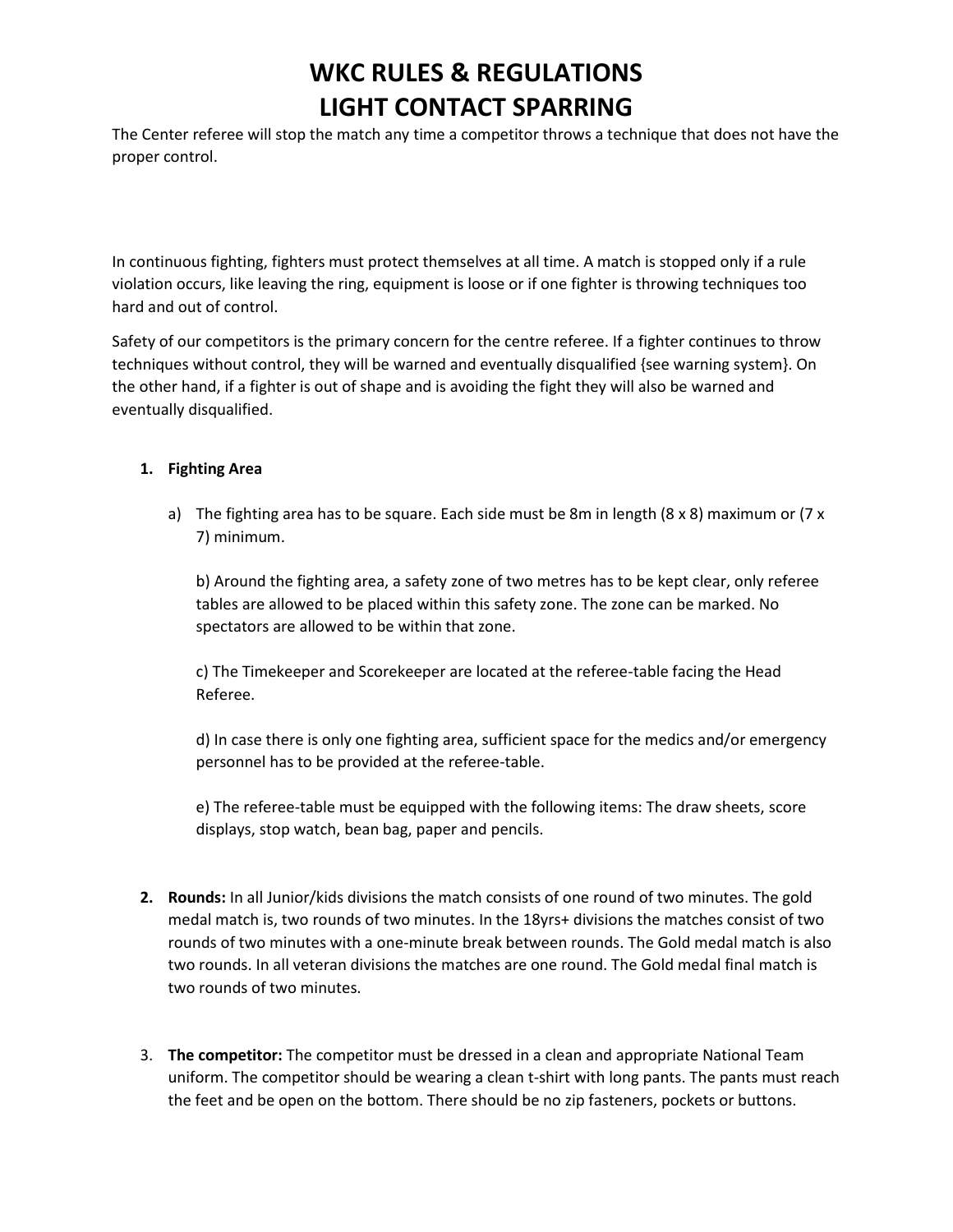Competitors cannot wear any metal objects that may cause injuries to the opponent. Piercings, chains, watches or earrings are not allowed. Eyeglasses are forbidden; soft contact lenses are allowed at the competitor's own risk. Competitors may wear badges of their respective clubs,

associations or sponsors. Names and slogans are permitted as long as they do not offend public decency. Long hair must be fastened by an elastic band.

- 4. **Competitor Equipment:** The equipment must include: Helmet, Mouth guard (gum shield), 10 oz boxing gloves Safety kicks, Elbow pads, Groin protector that must be worn under clothes (men and women), Shin guards that must be worn under clothes, Breast protector for female juniors, adults and veterans. No Face shields are allowed. Competitors may additionally wear: Hand bandages, maximum length of 3.5 metres though no tape on the first or knuckles, Elbow and knee protectors, Breast protector for female kids is recommended. Prescription Sport safety goggles
- 5. **Scoring Area:** Front, back, side and top of the head. Front and side of the body. Sweeps below mid calves. Every action must be controlled and well-timed. In the event of a downed opponent, the match is stopped immediately. No techniques can be thrown towards downed fighter.
- 6. **Prohibited Actions:** Sweep and kick to knee and thigh (low kick), Kick and punch to the groin, Kick and punch to the back of the body, Scratching, biting, spitting, verbal attacks to the referees or opponent, Kick and punch after stop called, Uncontrolled actions, Leaving the fighting area or falling down to waste time

The referee will stop time to give a warning or minus-point.

Only one coach is allowed and he/she is to stay seated.

If the coach feels there has been an infringement of the rules, he may indicate to the centre referee using the sign "T" for time. At no time may the coach enter the fighting area. The referee may give a penalty point.

In each fighting area, the referee acts as the "ring inspector." He is responsible that on his fighting area all WKC rules will be correctly applied.

**7. Scoring System:** Three judges score the match. The judges use the "10 point must" system. This means that the judge awards the fighter winning the round 10 points. The loser receives 9 points. Scores can be affected by penalty points awarded by the centre referee. The side judges must declare a winner of the match. They cannot decide on a draw. Even if both fighters win one round each, the judge must decide on an overall match winner.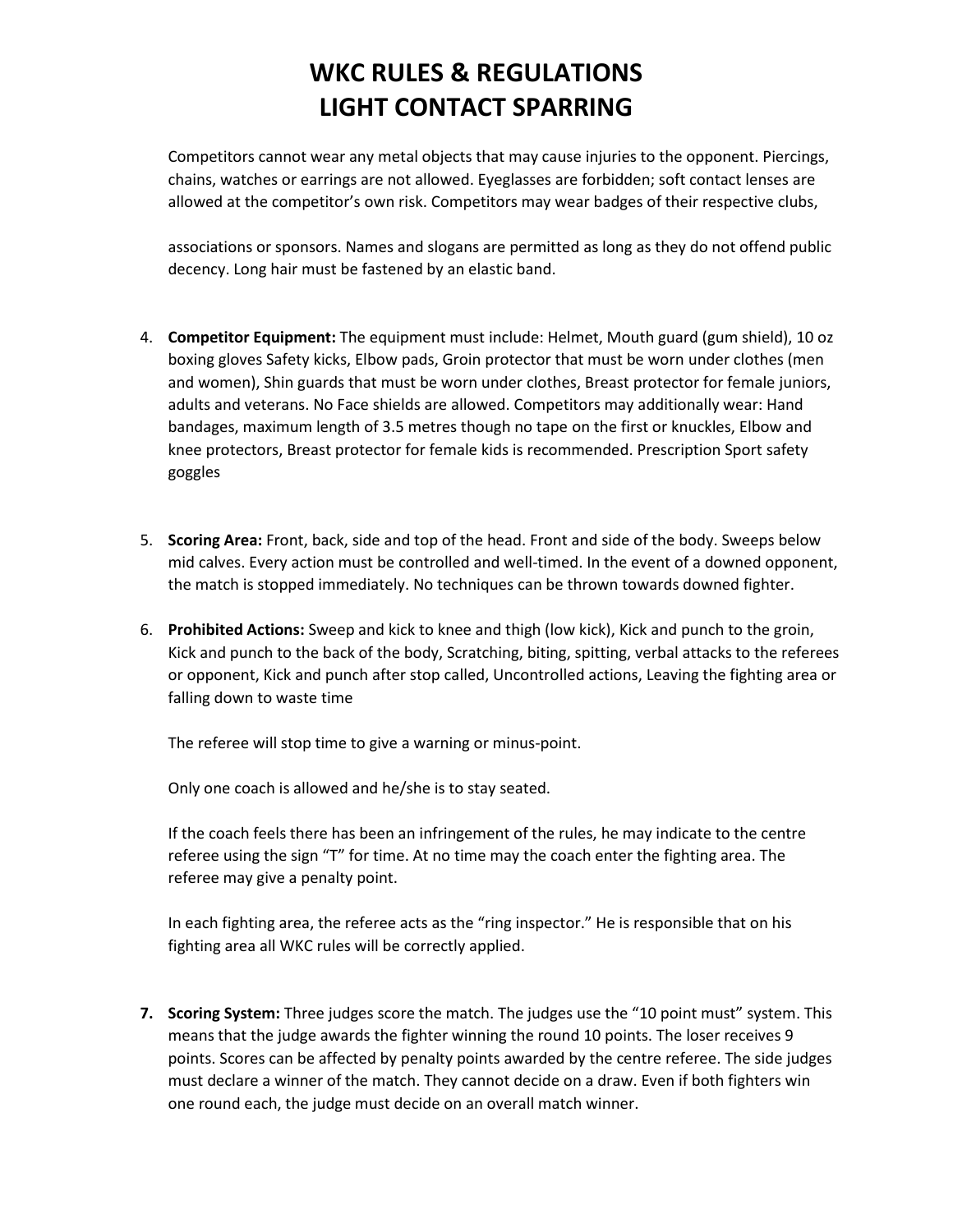- 8. **Judges Score the Match On:** total number of points scored, defense, technique, overall conditioning, good sportsmanship, number of minus points, warnings.
- 9. **Penalty Points:** The centre referee works on a 3-warning system. This means the centre referee can warn a fighter twice for an infraction, like heavy contact. On the third warning a penalty point or minus point is given. The fourth warning results in disqualification. The centre referee does hold the power to disqualify a fighter immediately for a gross violation of the rules. In this case they may ask side judges for their opinions.
- 10. **Stopping the Match:** A match can be stopped in three ways. The corner throws in the towel. The doctor/medical staff decides that a fighter unable to continue. The centre referee stops the match. In the first situation if a corner stops the match the opposition fighter is declared the winner. If the Doctor/medical staff decides a fighter cannot continue, then the centre Referee must decide if the cause of the injury was due to a legal or illegal technique. If the technique was legal or the injury was not the result of anything the illegal action the other fighter did, the opposing fighter is declared the winner. If the injury was a direct result of an illegal technique or action then the injured fighter is declared the winner. The centre referee may consult with the side judges on these matters.
- 11. **Protest:** The scoring of the Judges is final. Protests against the decisions of a Judge can only be accepted in the event that the competition rules have not been correctly applied. A Judges verdict given at the conclusion of any division shall be binding and may be altered only in the event that the Center Judge and Supervisor deem that one of the following circumstances has occurred: 1. A conspiracy has taken place or an illegal agreement has been entered into affect the result of the match. 2. The addition of the scorecards is faulty; one judge mixed up the corners, resulting in the victory being given to the wrong competitor. 3. A clear violation of the rules and regulations directly affecting the outcome of the match has been perpetrated. Protest shall be directed to the Center Judge and shall state the reason in a proper manner for the complaint along with any supporting evidence that a wrong decision has been made. The Center referee will decide on the protest after hearing evidence from the protesting side and the judges concerned. (Video will not be accepted). If a satisfactory resolution is not reached, the Chief referee for Light Contact at the Championships will decide the protest.
- 12. **Center Referee Hand Signals for Warnings:** The Center Referee must tell the Timekeeper to "stop the time" to inform the offending Competitor why they are being warned. Then, the Referee will show him/her by the warning hand signal and then whip their finger and say "no". Contact too strong/punch the palm. Striking in an illegal area/show the illegal area. Blind scoring/turn the body and strike a punch or kick. Holding or Grappling/hold your own arm and pull. Turning the body or run away/similar. Speaking during the fight/ fingers and thumb open and close.